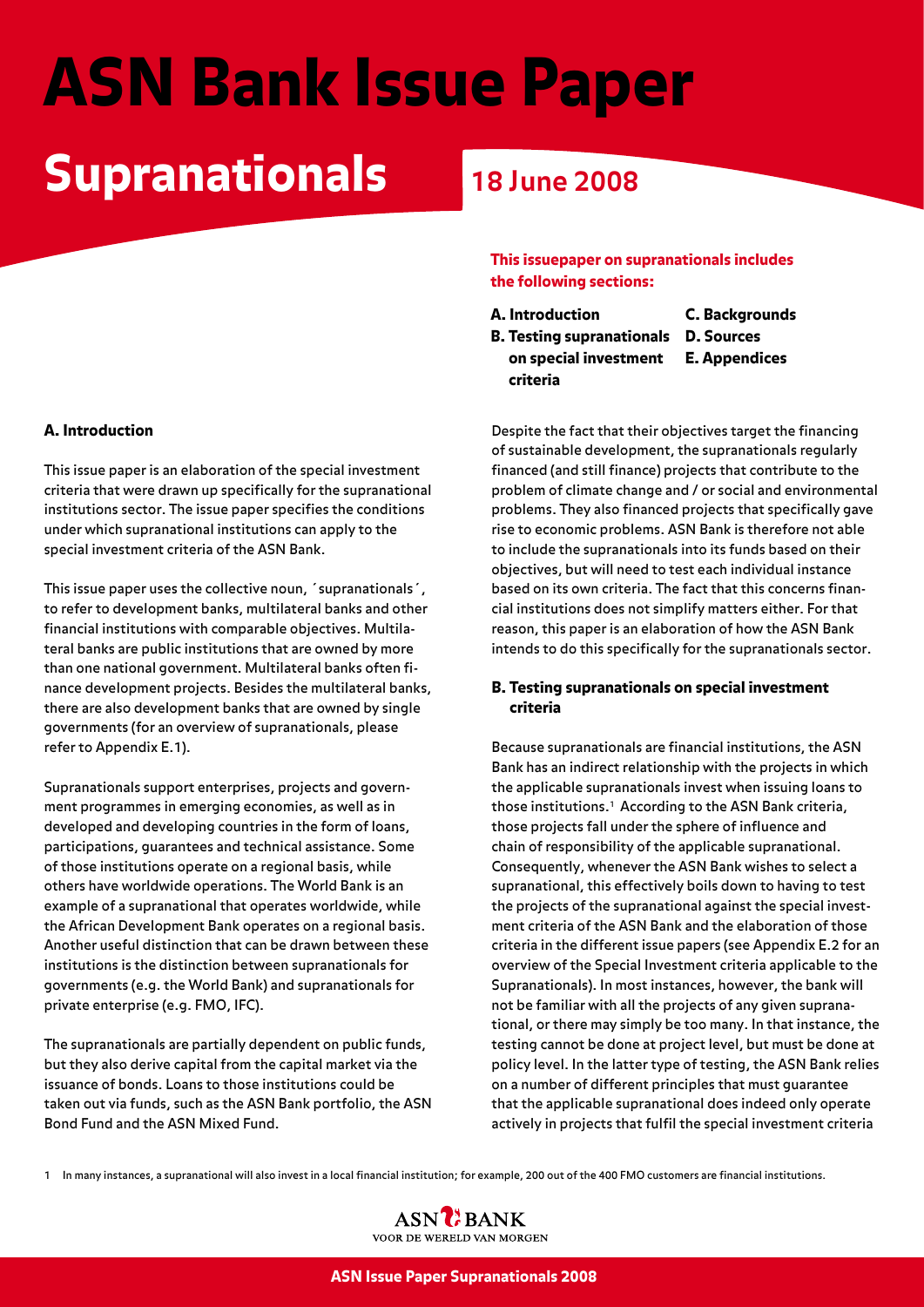of the ASN Bank. In short, both testing methods can be reduced to the following:

- *Testing at project level:* All the projects of the applicable supranational are known to the ASN Bank. This makes it possible to test them at project level. Where the ASN Bank determines that none of the projects financed by the supranational are in conflict with its criteria, the supranational is adopted into the bank's universe.
- *Testing at policy level:* The ASN Bank determines that the mandate, objectives and working method, including monitoring of the supranational's projects, are recorded so clearly, robustly and unambiguously that it provides an adequate level of guarantee that the supranational is not financing projects that conflict with the special investment criteria of the ASN Bank. This means that it is not necessary for the ASN Bank to be familiar with all the projects of the supranational, but sufficient to be able to conduct random tests of the applicable supranational's policy practice. Once it is found that the supranational is in compliance with those conditions, it is adopted into the bank's universe.

The ASN Bank draws a distinction in its selection process between activities it wishes to exclude and activities it wishes to avoid. In practice, this mostly means avoidance leads to exclusion in the case of investment in projects in developed, Western countries and in enterprises. This does not however apply to investments in projects in poor or developing countries. In the latter instances, the bank *could*2 also decide to permit an avoided activity. The special investment criteria and the underlying issue papers make a clear distinction between an 'avoided' and an 'excluded' activity.3 The actual share of 'avoided' projects in the overall investment portfolio of the supranational also plays a role: If the portfolio largely consists of 'avoided' projects, the ASN Bank would be more inclined to issue a negative recommendation than if the share were small.

Another criterion that is useful for the proper evaluation of projects for investment is the level to which the supranational actively invests in sustainable energy.

#### *Testing at project level*

The contribution of supranationals to the environment and the promotion of human rights takes place via the financed projects. Many supranationals finance projects that fulfil the special investment criteria of the ASN Bank. That notwithstanding, there is always a risk of financing projects that do not fulfil the criteria of the ASN Bank. As far as the ASN Bank is concerned, investments in projects that do fulfil its criteria can never compensate for the possible negative impact of those that do not.

The following are examples of the kinds of projects that rarely fulfil the criteria of the ASN Bank and that are nevertheless often financed by the supranationals:

- Large-scale energy plants that do not provide energy for the poor.
- Large-scale dams that have a disruptive effect on the local population and the local environment, such as forced relocation without due compensation.
- Mining projects that yield limited or no benefits for the local population and / or countries or that lead to environmental and social problems.
- Palm oil plantations that have a major negative impact on both the environment and the population. This also includes climate changes due to deforestation, land impoverishment, expropriation and labour rights.
- Nuclear energy, because the ASN Bank excludes investment in nuclear energy.
- Projects with a real risk of forced labour or child labour.
- Projects that contribute to the preservation of dictatorships.

This means that project-level transparency is extremely important for enabling the ASN Bank to test the supranational at project level. To be able to do so, the institution would have to provide insight into all its financed projects. Where the institution fails to provide due transparency, it is harder to determine whether the institution fulfils the ASN criteria, as, then, the policy must be evaluated, as well as the internal processes that are designed to ensure that the policy is indeed applied effectively in practice. The section below outlines how the ASN Bank goes about achieving this.

#### *Testing at policy level*

In view of the fact that supranationals rarely (if ever) provide complete insight into all the projects they finance, the ASN Bank is bound to conduct tests at policy level in all instances. The testing amounts to the following: determining whether the policy is in compliance with the special investment criteria of the ASN Bank and testing, based on the available information on financed projects, whether the policy is actually applied<sup>4</sup> in practice.

2 This refers to the fact that it *may be permissible* for a supranational to have for example a limited number of fossil projects in its portfolio.<br>3 'Exclusion' applies to, e.g. the financing of arms production, nucl

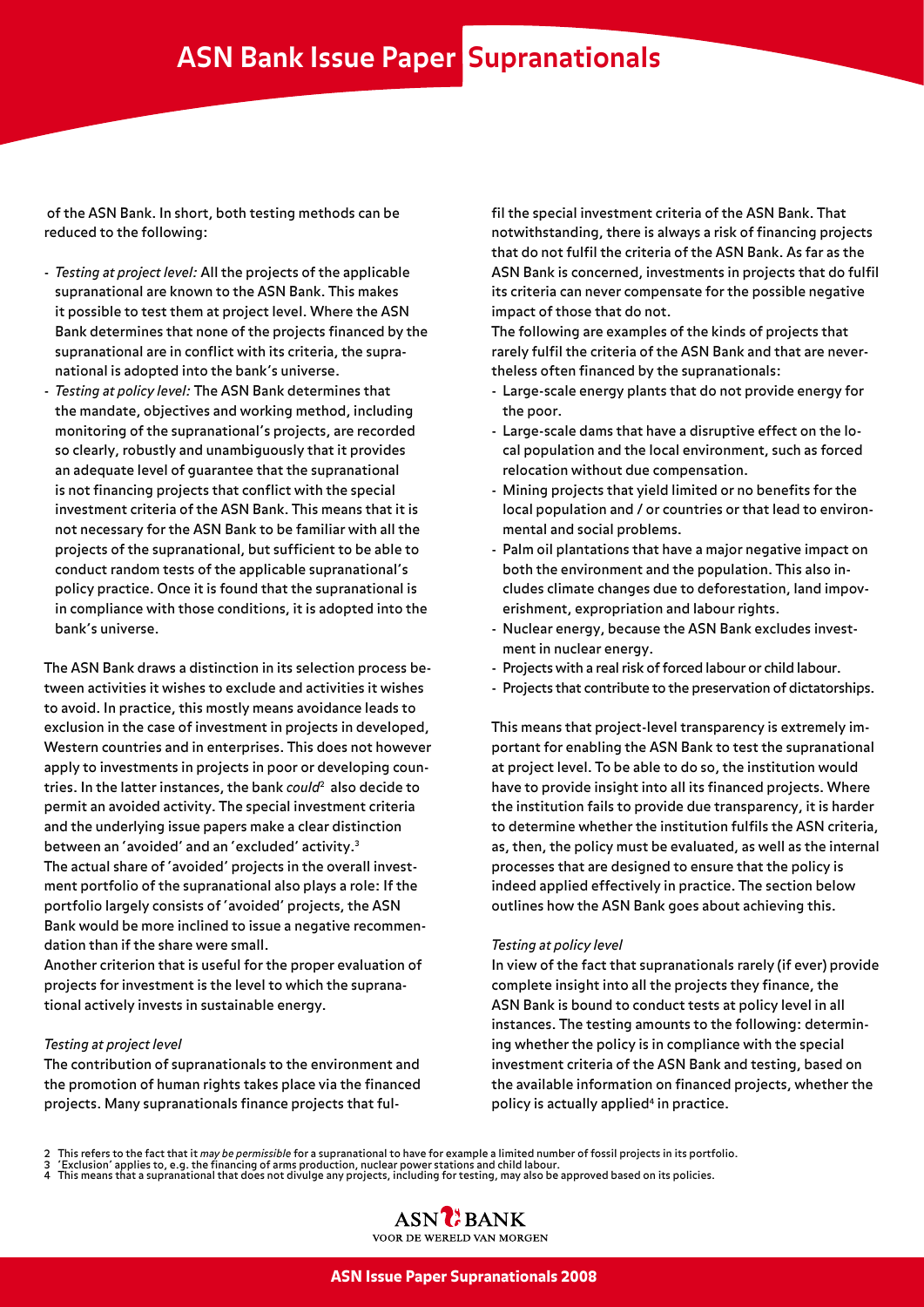## **ASN Bank Issue Paper Supranationals**

When conducting tests at policy level, the bank checks (in no particular order) whether:

- The supranational has an investment policy in place that fulfils the special investment criteria of the ASN Bank. An important pointer in that regard is whether the supranational makes use of a list of exclusions<sup>5</sup> and the use of the IFC Performance Standards. The IFC Performance Standards are viewed as a minimal policy.
- The institution must also have specific policies that are required prior to and during the term of the projects that are to be financed. This entails, for example, that the necessary precautions with respect to the environment and social impact are taken prior to the project being started. Did the institution conduct social and environment impact assessments and what did it do with the results? Does the local population have any say in the projects? How transparent is the institution about the aforementioned information and does it provide insight into the information? Does the supranational inform the local population of the project in the native language? How does the institution deal with the stakeholders and how does it deal with criticism? Do the stakeholders have any say and participation in the project? The institution must have developed a minimal policy on all the aforementioned issues.
- What does the selection process consist of? When is a project accepted or rejected, and when does the institute decide to conduct further research? Does the supranational bank give insight into this; both qualitatively in the process, and quantitatively<sup>6</sup>.
- Does the supranational bank monitor the progress of the project? Does it conduct interim evaluations and does it provide support as long as the applicable loans are running?
- In practice it is not unusual for the negative impact of a project on mankind and the environment to only become evident years after the start of the project. Many years could pass before the actual link with the project has been established and proved. This means that all current projects are important for consideration in the selection process.
- Does the institution have a progress report system? This is particularly important when extra financing is needed. Extra financing is often needed as a consequence of unforeseen expenditures in complex projects. Extra caution is advisable whenever this happens.
- Do random tests of financed projects show that the policy is indeed applied in practice?
- The supranational is involved in projects or activities that the ASN Bank specifically wishes to exclude by asking the supranational specific questions in that regard<sup>7</sup>.
- Where the supranational is financing (local) financial institutions, the supranational must be able to demonstrate that the local institution is also operating in accordance with the supranational's policies.

#### Tips for sustainable research

- Areas in which minimal policy must be in place for admission:
- Transparency and dialogue
- Indigenous people
- Relocation
- Employee rights
- Arms
- Child labour
- Corruption
- Compensation of the local population
- Indirect impact<sup>8</sup>
- Preferably also an independent appeal mechanism

The following must be in place in the case of projects:

- Social research
- A department that is authorized to make independent decisions and that advises the management committee
- Social impact assessment
- Environmental management system and environmental impact assessment
- Openness of information on the above-mentioned issues
- The policy must be clear, including about the assessments; when, for example, is an impact assessment conducted? It is not enough to simply mention the existence of indigenous populations in the policy. It must also be clear what it entails with respect to the project. It is also important to ensure that the communication with the indigenous population is sound and comprehensible.

- 
- 7 For example, if a supranational does not specifically exclude nuclear energy, but research has shown that they do not invest in nuclear energy.<br>8 For example, the investments in Hedge Funds, as well as a number of ot
- companies via external capital management.



<sup>5</sup> In some instances the institution may have a mandate that corresponds to the criteria of the ASN Bank. If this mandate does indeed exist, it can be used as a warning<br>- list and will form the basis for further investigati date, while not available, does indeed exist; for example in the CEB mandate.<br>6 Insight into refused projects is not permissible based on related legal consequences.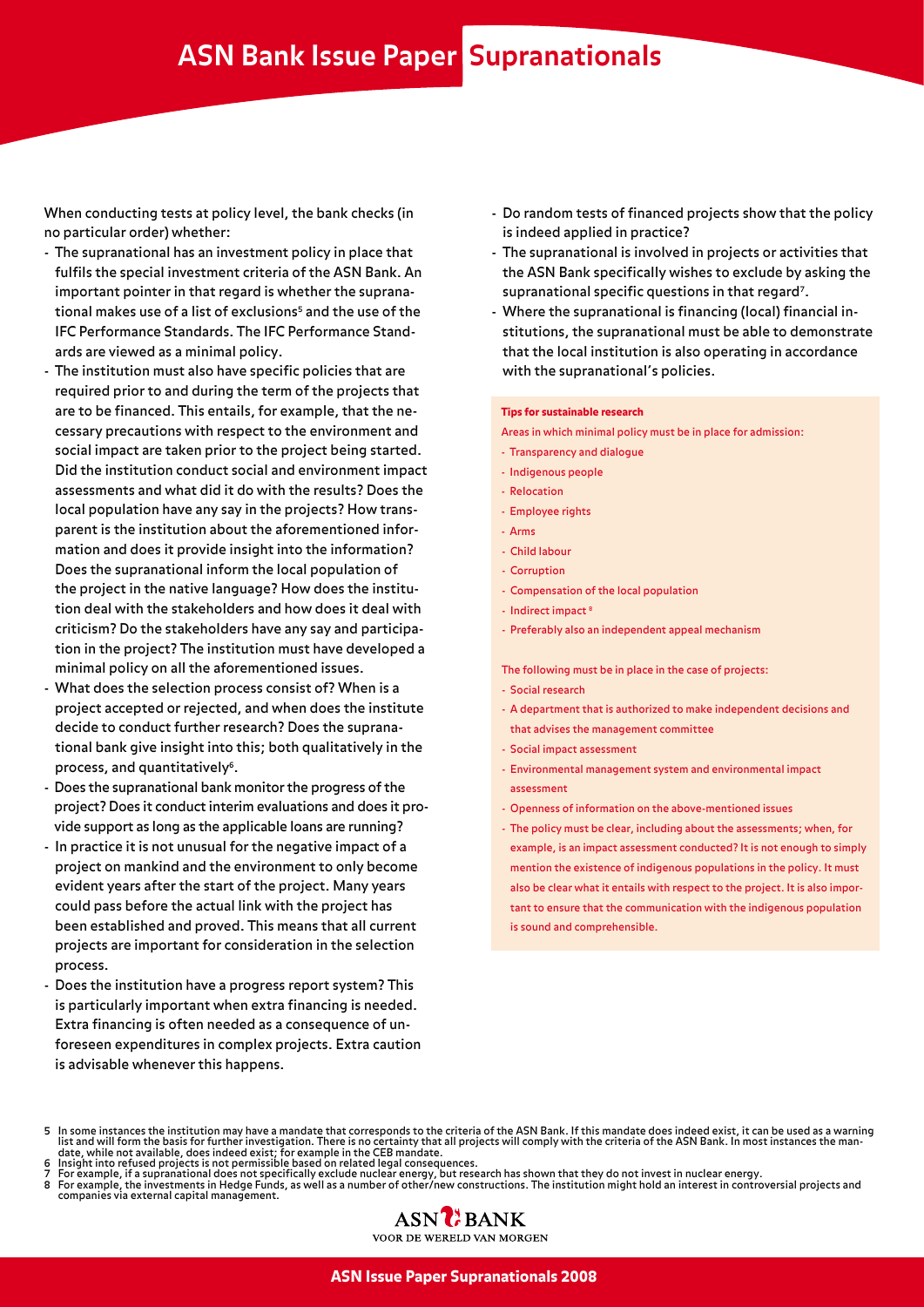#### C. Backgrounds

Different supranationals use exclusion lists that are comparable with the exclusion criteria of the ASN Bank; for example, the members of the Edfi (see Appendix E.3: Rome Consensus). In addition to the exclusions of the Rome Consensus, the ASN Bank also uses the following additional exclusions: Nuclear energy, animal experiments, nonsustainable palm oil, GMOs for foods and non-foods, and investments in Burma. Over and above the Rome Consensus, there are also a number of supranationals that use their own additional exclusion criteria (e.g. FMO).

Compensation for poor countries is another theme for testing, as many loans are being issued to corrupt dictators and undemocratic regimes that use the capital to suppress their own population. The population must then suffer the consequences of the repayment of the debts and are thereby punished doubly. The debts of those countries have accumulated to such an extent that this effectively renders the development of the country and the reduction of poverty impossible; as in the case of many sub-Saharan countries in Africa. This is in direct conflict with the objectives of the World Bank aimed at reducing poverty.

#### D. Sources

The following sources may be handy when testing supranational policy against the actual practice:

*Organisations:*

- www.Bankwatch.org
- www.bothends.org
- www.bicusa.org
- www.foe.org

#### *Publications*

- Dr M. van Putten (2006) 'Policing the World' Accountability Mechanisms for Multilateral Financial Institutions and Private Financial Institutions
- Dr M. van Putten (2007) Accountability Mechanism in other Multilateral Financial Institutions
- L. Krämer (2006) Mechanisms at EC level to hold the European Investment Bank accountable
- S. Herz (2006) An Environmental Policy Framework for the European Investment Bank for Non-EU Lending: The Need for Clear, International Standards-based Approach
- T. Griffiths (2006) Making the Grade: A survey of IFI social policies, international development standards and the policies of the European Investment Bank (EIB)

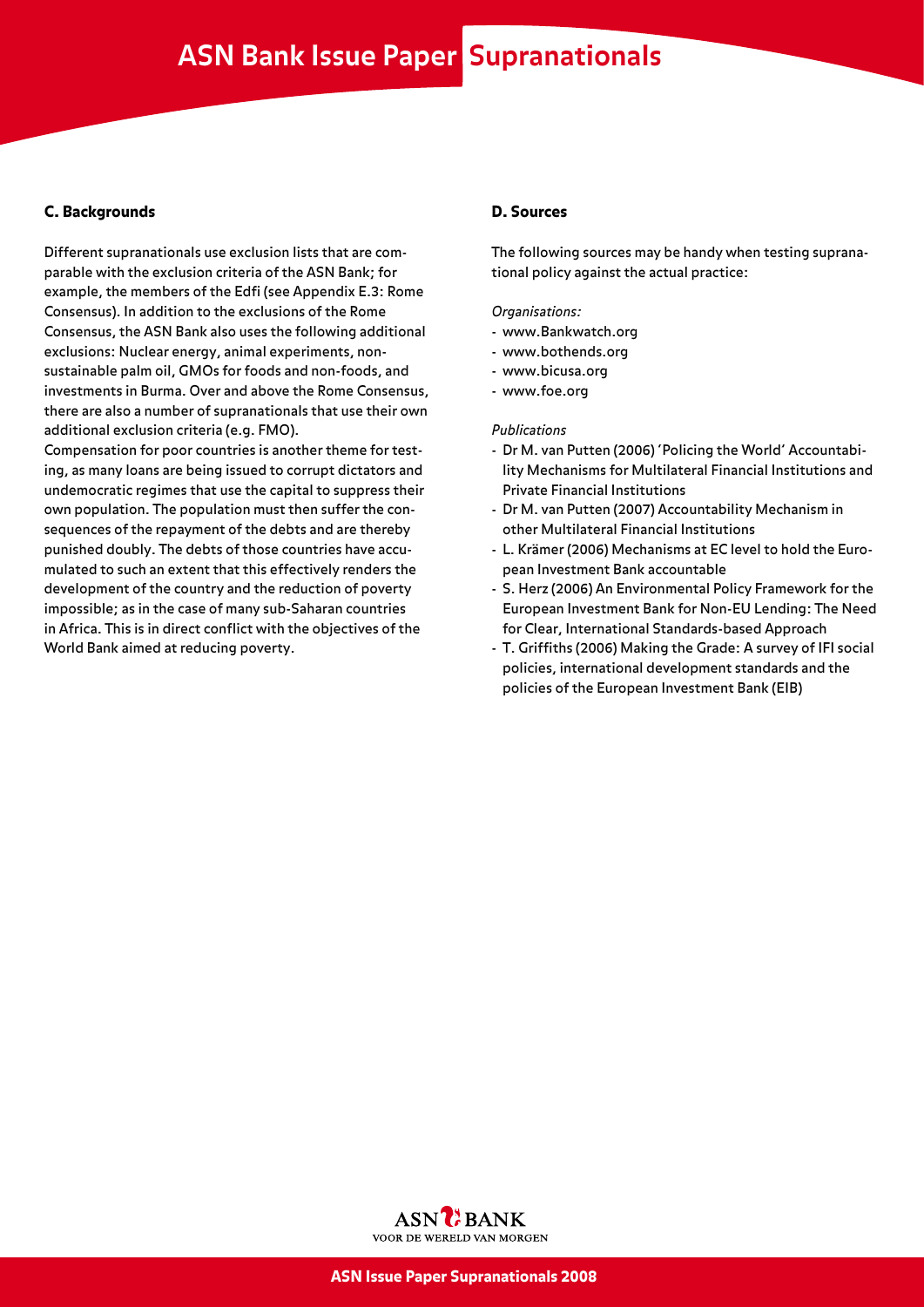### **ASN Bank Issue Paper Supranationals**

#### E. Appendices

#### **Appendix E.1: List of supranational institutions**

The following is the research universe of the different supranational institutions, development banks<sup>9</sup> and institutions and other institutions:

#### *European development banks / institutions and EDFI members*<sup>10</sup> *(www.edfi.be):*

- Belgian Investment Company for Developing Countries (BIO)
- CDC Capital Partners (VK)
- Compañia Española de Financiación del Desarrollo S.A. (Cofides)
- Deutsche Investitions und Entwicklungsgesellschaft mbH (DEG)
- Austria Wirtschftsservice Gesellschaft mbH (AWS)
- Finnish Fund for Industrial Coorperation ltd (FINNFUND)
- Netherlands Development Finance Company (FMO)
- Hungarian Development Bank (MFB)
- Danish International Investment Funds (IFU, IØ, IFV)
- Norwegian Investment Fund for Developing Countries (Norfund)
- Groupe Agence Francaise de Developpement (AFD) Société de Promotion et de Participation pour la Coopération Economique (Proparco)
- Belgian Corporation for International Investment (SBI-BMI)
- Swiss Investment Fund for Emerging Markets (Sifem)
- Società Italiana per le Imprese all´Estero (SIMEST)
- Sociedade Para o Financiamento do Desenvolvimento (Sofid)
- Swedfund International AB (SWEDFUND)

#### *Supranational institutions:*

- World Bank (WB)
- European Investment Bank (EIB)
- International Bank for Reconstruction and Development Bank (IBRD)
- Inter American Development Bank (IADB)
- Asian Development Bank (AsDB)
- African Development Bank (AfDB)
- European Bank for Reconstruction and Development (EBRD)
- Nordic Investment Bank (NIB)
- China Development Bank

#### *Other institutions:*

- Kreditanstalt für Wiederaufbau (KfW)<sup>11</sup>
- Islamic Development Bank (IDB)
- Japan Bank for International Cooperation (JBfIC)
- Council of European Development Bank (CEB)

- This list is not exhaustive.
- 
- 10 The FMO, MFB and the AFD are the members of the EDFI with outstanding public loans.<br>11 Not a true supranational, but a bank for the promotion of the German and European economy. Also plays an active role in, among other

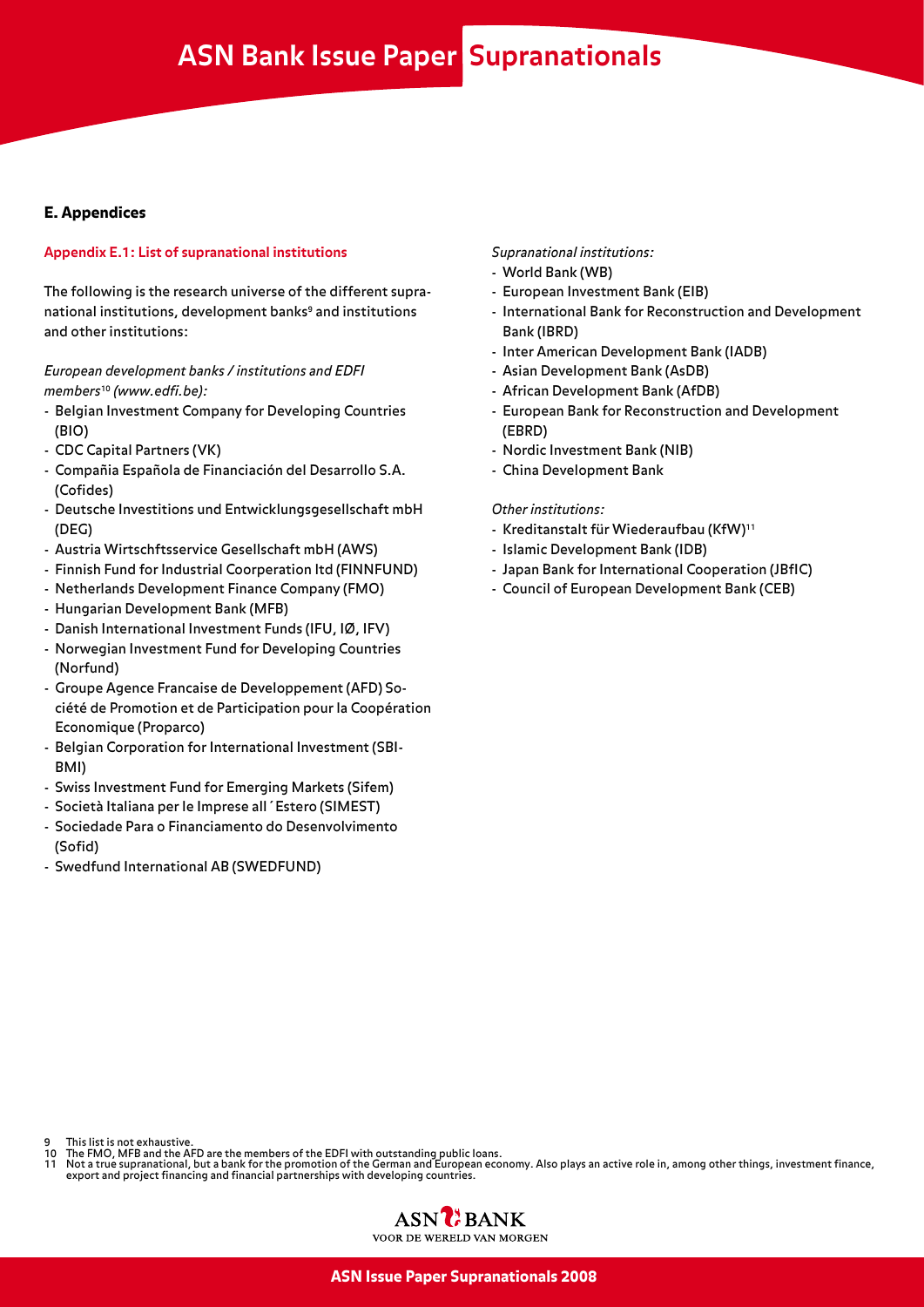#### **Appendix E.2: Special Investment criteria of the ASN Bank applicable to supranationals**

#### **1 Exclusion criteria**

#### **1.1 Human rights**

In its activities and area of influence ASN Bank will ensure that human rights as set out in national and international law are respected, protected and promoted. To this end we apply exclusion and acceptance criteria in relation to countries and companies.

*1.1.2 Underlying principle in the case of companies*

In the case of companies the underlying principle is that they will be excluded, if they do not respect human rights in all of the countries in which they are active<sup>12</sup> based on the Universal Declaration of Human Rights and any human rights standards derived from it which relate to the relevant company's operations and sphere of influence.13

Consequently, those companies which are systematically guilty of the following violations of human rights will be excluded:

*equality of opportunity*

- companies which do not guarantee equal opportunity and non-discrimination;

#### *arms and security*

- companies engaged in or benefiting from war crimes, or the manufacture or trade in arms. Consequently, this also means that ASN Bank will refrain from providing any form of funding for or from investing in companies which are active in the development, manufacture, distribution or trade in arms. "Arms" refers to all types of conventional weapons, ammunition, parts, supporting technologies and associated expertise. For a precise definition of "arms" ASN Bank uses the Common Military List of the European Union, which the latter has drawn up. This list contains a wide-ranging summary of arms, parts and chemicals as well as ICT products and services. ASN Bank will also exclude companies that manufacture products which are primarily used in armaments in addition to having a civil application;<sup>14</sup>

- companies whose corporate security practices do not respect human rights;

#### *children*

- companies which do not offer safeguards against the exploitation of children;

#### *employees*

- companies using forced labour;
- companies which do not provide safe, healthy working conditions or which are involved in sexual exploitation and/or the commercial exploitation of pornography;
- companies which do not pay fair and proper wages;
- companies which do not respect freedom for trade unions;

#### *national sovereignty and human rights*

- companies which do not respect national sovereignty and human rights in that they fail to comply with legislation;
- companies involved in corruption;
- companies whose business operations have a deleterious effect on health or living conditions, or increase poverty;
- companies which violate social, cultural and economic rights;

#### *consumers*

- companies which supply products that are unsafe, of inferior quality or harmful, such as tobacco, gambling or games of chance;

#### *environmental protection*

- companies which do not protect the environment in that they fail to act in accordance with national and international guidelines and legislation.

#### **1.2 The environment**

#### *1.2.2 Underlying principle in the case of companies* The starting point for companies is that they will be excluded if they are involved in the following activities:

#### *nuclear energy*

- companies which generate nuclear energy, operate nuclear power stations, or distribute or trade in nuclear products;
- 12 Here ASN Bank is referring to the criteria set out in The Norms on the Responsibilities of Transnational Corporations and Other Business Enterprises with regard to Human Rights of 2003.
- 13 A company's operations and sphere of influence refer to the company itself, the parts of the supply chain in which it operates, and wherever it is capable of exer-<br>13 A company's operations and sphere of influence refer
- 14 The term, "dual-use", is used to describe these products.

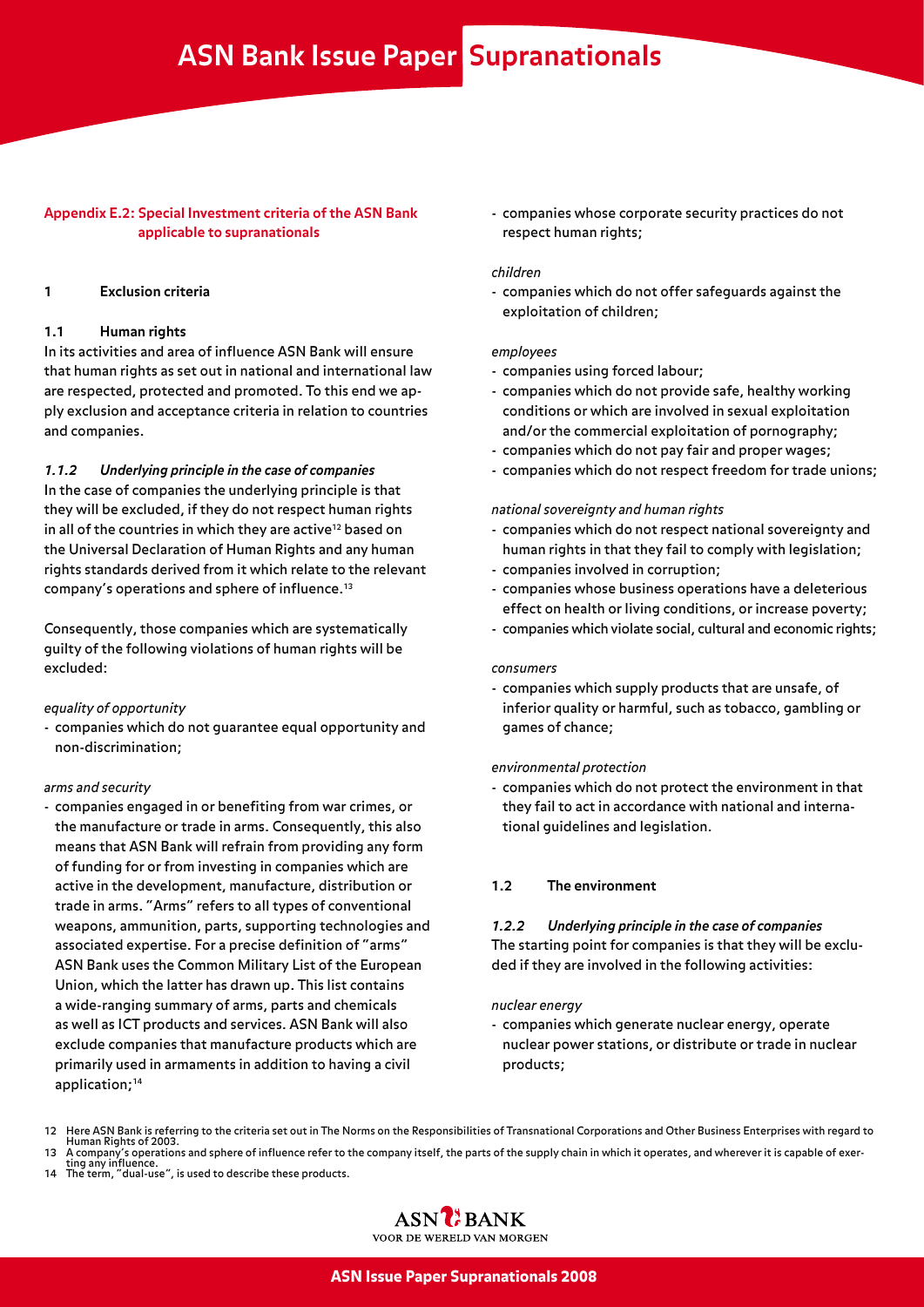- companies which focus specifically on supplying this industry;

#### *genetic engineering*

- companies that apply genetic engineering to plants or animals in the food or non-food sector;
- companies that apply genetic engineering to plants or animals for medicinal and pharmaceutical purposes will be excluded unless a medical problem can only be remedied at the time of screening by using genetically modified plants and/or animals. This exception will only apply if genetic engineering is used in controlled conditions which limit the risks to people and the environment as far as possible;

#### *fur, whaling, exotic and/or protected animal species*

- companies are directly involved in hunting and/or trading in:
	- fur;
	- whales;
	- exotic and/or protected animal species;

#### *tropical hardwoods*

- companies active in felling and/or trading in non-sustainable tropical hardwoods;

#### *palm oil*

- companies setting up or running non-sustainable palm-oil plantations;

#### *bio-industry*

- companies engaging in bio-industry operations which are hostile to animals;
- companies which focus on developing and maintaining an animal-hostile bio-industry in their capacity as suppliers;

#### *animal testing*

- companies which use animal testing to develop non-medical products;
- companies which are required to use animal testing by law for medicinal production, but which do not have a transparent policy on this and are not developing alternatives;

#### *supply chain responsibility*

- companies which do not acknowledge any supply chain responsibility for the environment;
- companies which are not transparent or do not show a willingness to be accountable for their supply chain responsibility.

#### **2. Acceptance criteria**

#### **2.1 Human rights**

*2.1.2 Underlying principle in the case of companies* Companies will earn a positive evaluation if they make an active contribution towards protecting and promoting human rights as defined by the Universal Declaration of Human Rights insofar as it relates to their activities and sphere of influence, by:

- implementing standards in internal policies, codes of conduct and contracts;
- arranging for the internal and external monitoring and verification of compliance with standards.
- ensuring the presence of a policy and mechanism to compensate victims whose human rights may have been violated.

#### **2.2 The environment**

#### *2.2.2 Underlying principle in the case of companies Environment*

- Companies must demonstrate that they pursue an active, comprehensive environmental policy. In concrete terms the following factors will be assessed: the nature of the raw materials used and of their end products, their energy consumption, their use of clean water, the nature of the emissions they release, the solid waste resulting from production, the scope for recycling their end products and the extent to which this occurs. When assessing a company consideration will not only be given to the prevailing environmental conditions but also to the approach adopted by and within the company to bring about change and improvement in this respect.

#### *Genetic engineering*

- Companies must declare whether they apply genetic engineering and if so, how. Those businesses which use this technology must be able to show that they have a transparent policy on genetic engineering. The application of genetic engineering to micro-organisms will be considered acceptable, provided that it is done under controlled conditions which limit the risks to people and the environment as far as possible, and provided that a demonstrable contribution is made towards sustainable development or business operations.